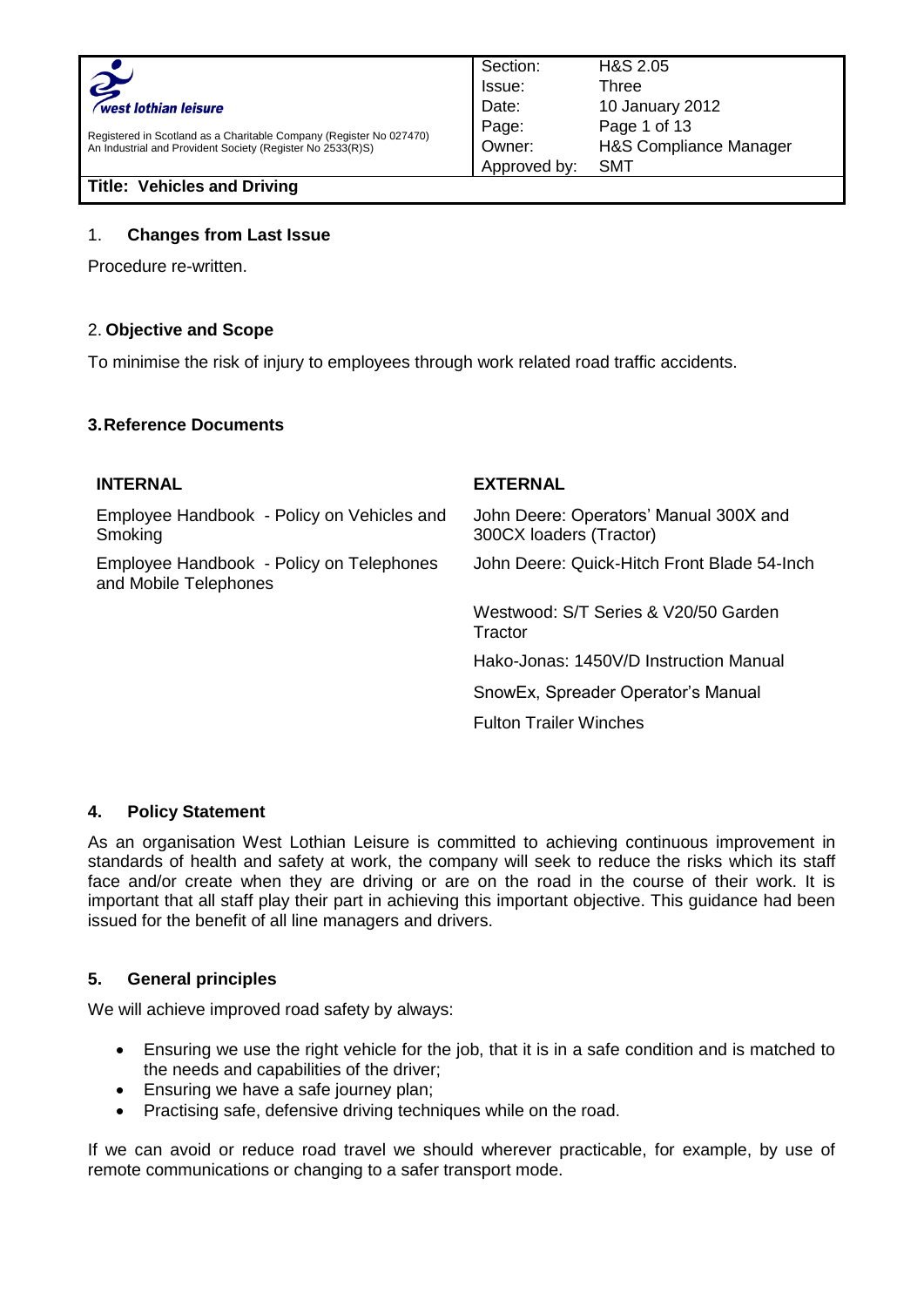| SECTION: 2.05 | PAGE: 2 of 13 | <b>ISSUE: Three</b> | DATE: 10 January 2012 |
|---------------|---------------|---------------------|-----------------------|
|               |               |                     |                       |

#### **6. Line managers' duties**

- 6.1. It is the responsibility of line managers to ensure that risks of the road within the scope of their operations are minimised so far as is reasonably practicable and that their colleagues who drive as part of their work are properly assessed so that the need to travel by road can be minimised wherever appropriate (for example tele-working or changing to safer modes) and that appropriate steps can be taken to reduce risks and to deal with any emergencies.
- 6.2. They must ensure that their colleagues' road safety performance is always included in health and safety topics to be covered in periodic staff development reviews and 121s.
- 6.3. They must check up periodically to ensure that procedures for work related road safety are being followed and that their colleagues are adopting safe driving practices. They must also take part as appropriate, in investigations following crashes to help understand immediate and underlying causes and to learn lessons including the way they drive themselves, by always challenging unsafe attitudes and behaviours and by encouraging their colleagues to drive safely.

#### **7. Drivers' duties**

- 7.1. Besides observing the requirements for safe driving set out below, all employees who drive as part as part of their work should report road safety problems, including near-misses and vehicle issues, to their line managers.
- 7.2. They must also present their licences and any other relevant documentation for inspection annually as required and inform their line managers of any prosecutions pending or penalties imposed for road traffic offences, whether related to 'at work' driving or not.
- 7.3. All 'at work' vehicle accidents must be reported promptly to line managers and this must be followed by provision of full information about such incidents, both for insurance purposes and so that they can be investigated

#### **8.General**

- 8.1. All drivers shall have a **full** valid driving licence (copy to be sent to the HR department at Head Office each year). Any endorsement or disqualification shall be reported. Drivers may be required to go through an assessment process before being deemed suitable to drive on behalf of the organisation, which will include a practical test of driving ability in the vehicle to be driven.
- 8.2. All drivers must be medically fit to drive. Any concerns must be reported to the line manager.
- 8.3. Advanced driving training will be considered for any driver doing over 20,000 business miles a year or for anyone who is considered a high risk.
- 8.4. All accidents/incidents must be reported to the Line Manager, the Health and Safety Compliance Manager and Head of Human Resource using an Incident Report form.
- 8.5. To minimise the risk of deep vein thrombosis (DVT), other circulatory or muscular skeletal disorders, drivers must break their journeys at least every two hours with a 20 minute break. This includes getting out of the vehicle for at least 10 minutes.
- 8.6. Should a driver become excessively tired, i.e. to a level they believe may affect their ability to drive, they must stop (in a safe place) and rest, sleeping if possible. In exceptional circumstances, the organisation will approve overnight accommodation.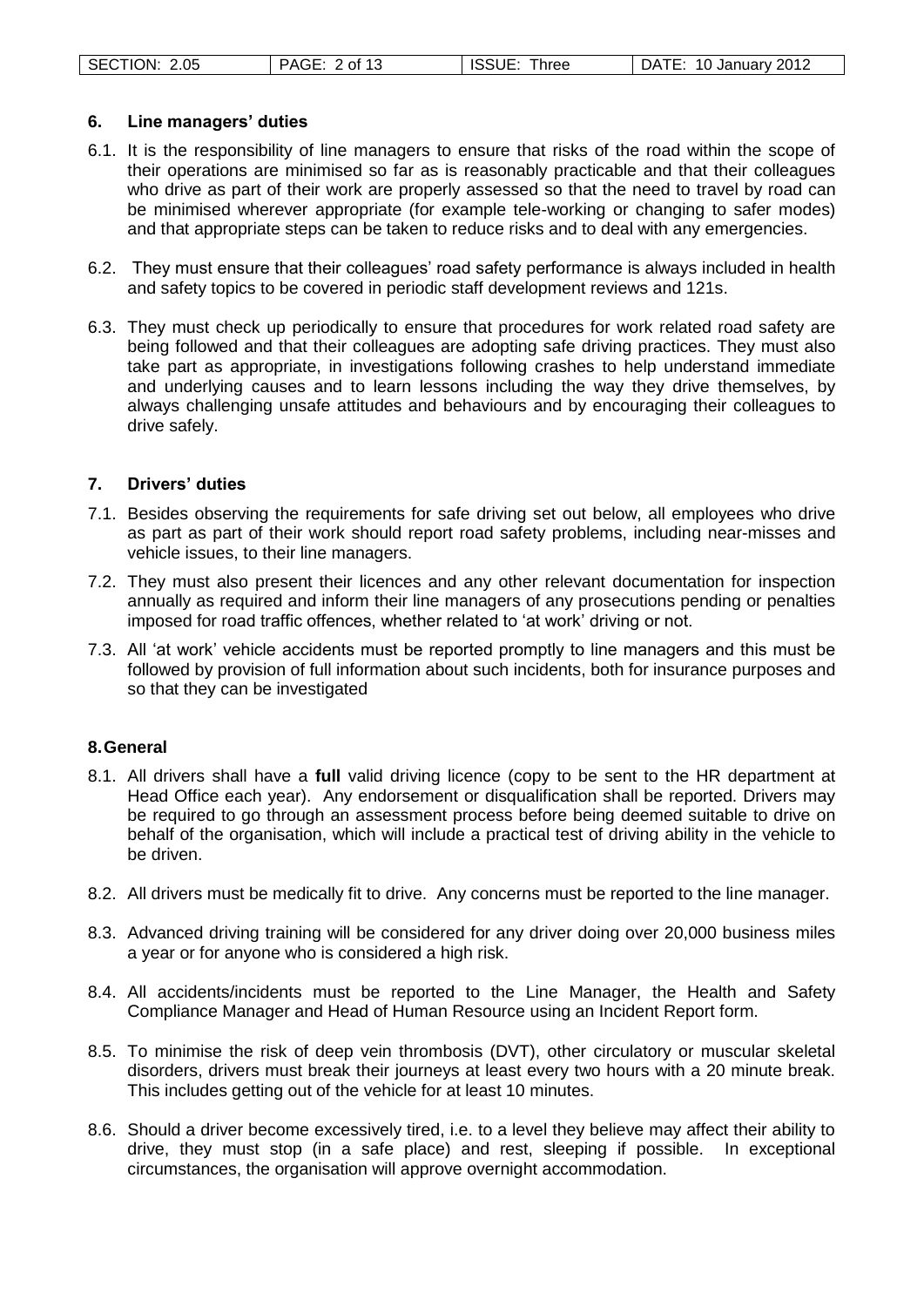#### **9. Company Vehicles**

- 9.1. Employees, who are required to drive/operate tractors or specialist vehicles, will be required to attain an additional vehicle licence in line with Driving Standards Agency (DSA).
- 9.2. Employees who are trained to use specialist ancillary equipment (i.e. brushes, snow plough etc) must ensure that they comply with the following:
	- Comply with the manufacturer's recommendations for attachment and detachment of the item.
	- Ensure that the recommended checks are carried out in-line with the manufacturer's guidance.
	- Comply with manual handling procedures in line with HSE guidelines and company procedures, in particular relating to loads.
	- The relevant road worthy procedures are adhered to in compliance with the Road Traffic Act 1991.
- 9.3. Only drivers who have a full driving licence are allowed to use the organisations road going vehicles on business only. Drivers of the large tractor must also be over 25 years of age and passed the LANTRA course.
- 9.4. Employees can use the small tractors if they are deemed responsible by their facility manager and have passed the modified LANTRA course. Those under 18 will also need to have completed a young persons risk assessment. The use of the small tractors will be closely supervised or monitored, as appropriate, by the facility management.
- 9.5. The company van is for business use only. An employee can apply for exceptions through a written request to attain express permission from the General Manager.
- 9.6. All organisation vehicles must undergo an initial risk assessment to verify roadworthiness and to comply with the law.
- 9.7. All vehicles must undergo regular maintenance and servicing (see vehicle service book for details).
- 9.8. All company approved drivers must complete a visual check (including oil, water, tyres, and battery) of their vehicle's to ensure that it fit for purpose prior to using it. A vehicle checklist has to be completed and filed in their base facility. (Appendix 1)
- 9.9. It is the driver responsible for designated vehicles to ensure the vehicle(s) are checked at weekly intervals to ensure that their vehicle is in good working order and fit for the purpose intended using the vehicle checklist (Appendix 2).
- 9.10.A formal handover must take place from the driver responsible for designated vehicles (e.g. company van/tractor) to anyone driving the vehicle and again on return. The daily vehicle checklist must be completed by both individuals and signed by both individuals. This will ensure that the condition of the vehicle is checked.
- 9.11.The daily vehicle log must be completed every day so that it is know who is driving the company vehicles.
- 9.12.Company vehicles will be serviced and maintained in line with respective manufacturer's guidelines. Service agreements with vehicle suppliers must be complied with. Copies of service/maintenance records are to be filed and stored at Head Office. The HR teams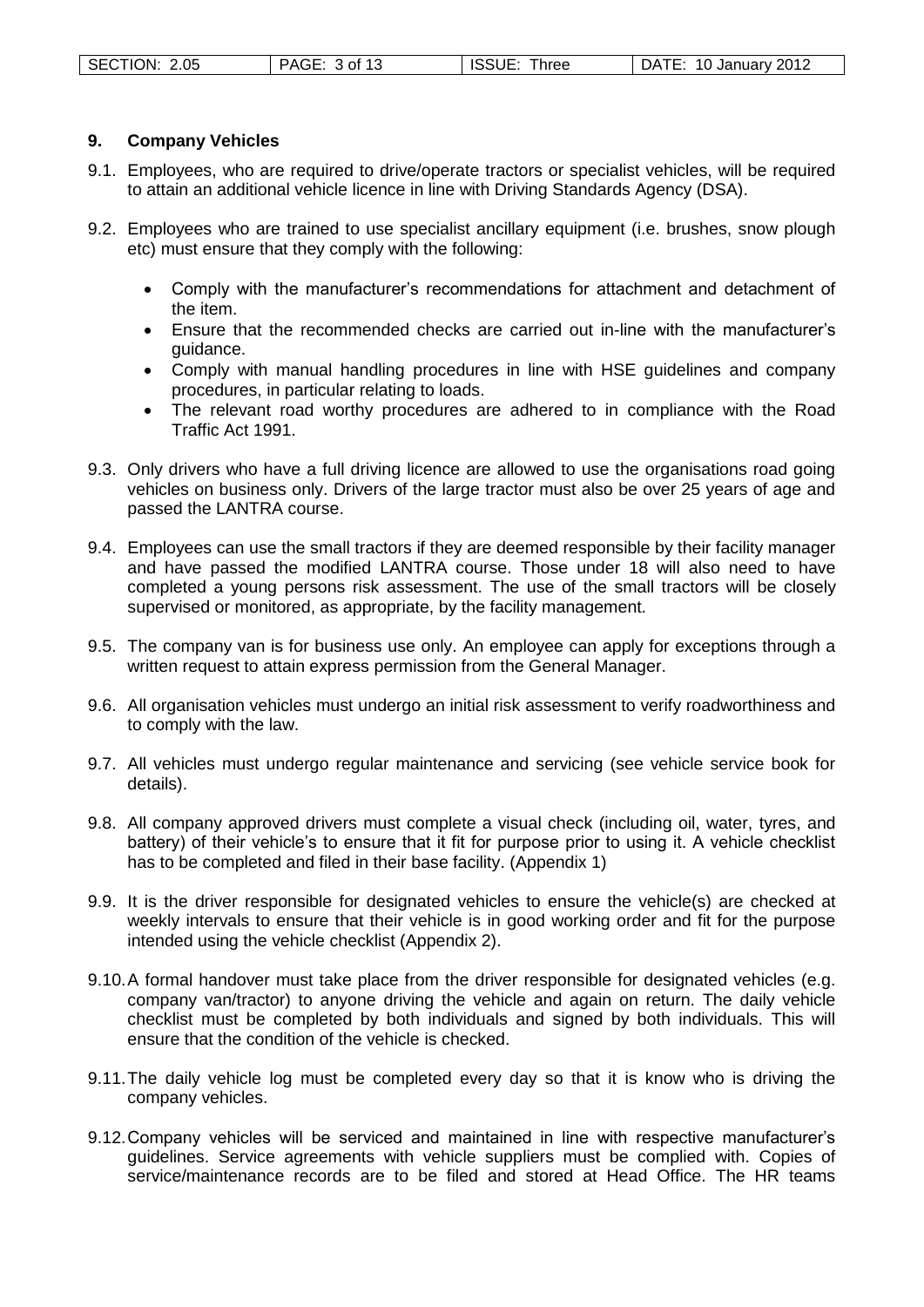| SECTION: 2.05 | PAGE:     | ISSUE:            | :10 Januarv 2012 |
|---------------|-----------|-------------------|------------------|
|               | . 4 of 13 | $n_{\text{hree}}$ | DATE:            |

designated vehicle administrator will take responsibility for monitoring the schedule of servicing and repairs and to maintain all relevant records.

- 9.13.Fuel allowance and fuel expenditure is to be submitted and processed in-line with WLL policy and procedures. Specialist vehicles and equipment that requires the purchase of fuel outside of this scope should do the following:
	- Fuel is bought from a local petrol station (only legislative fuel compliant containers are to be used to fill up non-road complaint equipment). Maximum limits apply and legislative safety precautions are to be adhered to. (Appendix 3)
	- The details of the purchase are accurately recorded on the company fuel record sheet see (Appendix 4).
	- Receipts are to be kept and a copy attached to that month's fuel use sheet.
	- Fuel receipts and fuel use record sheet are then submitted to accounts at month end.
- 9.14.Drivers must take all reasonable care of the organisation vehicles and drive with due consideration to others and comply with road safety regulations (Specialist vehicles refer to manuals).
- 9.15.Under legislation, vehicles which one or more persons use for work are classed as nosmoking premises.
- 9.16.Employees must always drive within the speed limits, comply with the Highway Code and observe the rules of the road and prevailing weather conditions. Mobile phones must not be used.
- 9.17.The transportation of chemicals and hazardous (to include petrol) materials must not take place unless with the express permission of the SMT. The driver has the right to refuse this request if they feel they are placing themselves at risk. If this task is approved the driver must ensure that they comply with, the regulated load limits as determined by the Department of Transport.
	- Packing group 2 (up to 333 litres) the information is available on MSDS (materials safety data sheet).
	- Packing group 3 (up to 1000 litres) the information is available on MSDS data sheets.
	- The vehicle must be fitted with 2kg fire extinguisher.
	- The driver must undertake general awareness training in terms of the hazardous product(s).
- 9.18.Journeys should be planned to allow sufficient time.
- 9.19.Vehicles must be suitable for their use, e.g. transporting equipment.

### **10. Personal Vehicles**

- 10.1.All personal vehicles used on organisation business must undergo regular maintenance and servicing (see vehicle service book for details).
- 10.2.All drivers must complete a visual check of their vehicle's to ensure that it fit for purpose prior to using it. (Including oil, water, tyres, and battery).
- 10.3.All personal vehicles must be serviced and maintained in line with respective manufacturers guidelines.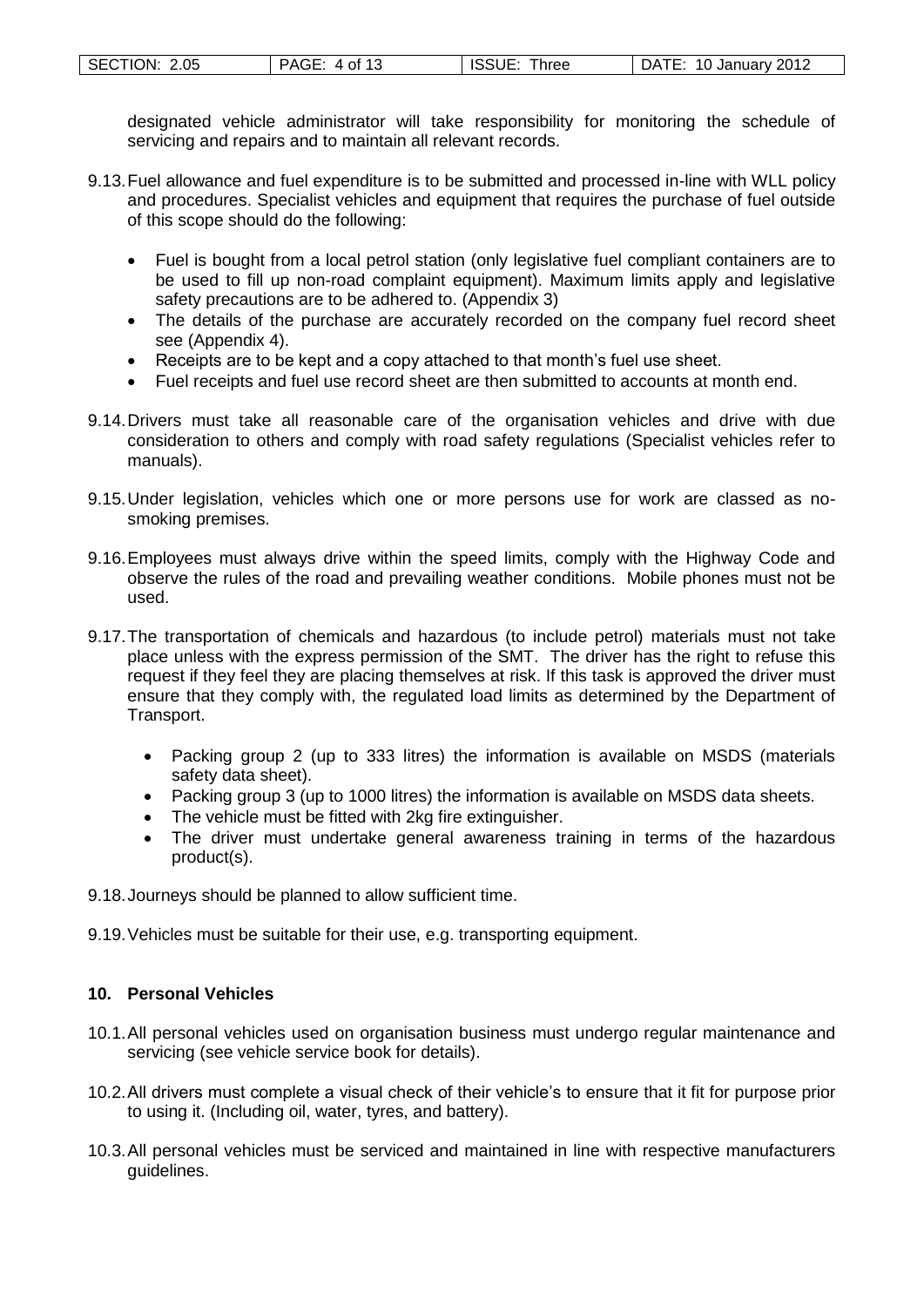| SECTION: 2.05 | PAGE: 5 of 13 | <b>ISSUE:</b><br><b>Three</b> | 10 January 2012<br>DATE: |
|---------------|---------------|-------------------------------|--------------------------|
|---------------|---------------|-------------------------------|--------------------------|

- 10.4.It is the driver responsible for designated vehicles to ensure the vehicle(s) are checked at weekly intervals to ensure that their vehicle is in good working order and fit for the purpose intended using the vehicle checklist (Appendix 5).
- 10.5.Fuel allowance and fuel expenditure is to be submitted and processed in-line with WLL policy and procedures outlined in the (car leasing scheme) employee manual.
- 10.6.Under legislation, vehicles which one or more persons use for work are classed as nosmoking premises.
- 10.7.Staff who use their own vehicle on organisation business must ensure it is roadworthy and suitably insured for business use.
- 10.8.Employees must always drive within the speed limits, comply with the Highway Code and observe the rules of the road and prevailing weather conditions. Mobile phones must not be used.
- 10.9.Journeys should be planned to allow sufficient time.
- 10.10. Vehicles must be suitable for their use, e.g. transporting equipment.

#### **11. Mobile Telephones and Driving**

- 11.1.It is a criminal offence to drive (or have another person drive) a motor vehicle while using a 'hand-held' mobile telephone.
- 11.2.Employees must:
	- Never use a hand held phone while driving;
	- Not use hands free kits while driving at work;
	- Keep the phone switched off while driving; and
	- Only use the phone once the vehicle has been parked in a safe place and the engine has been switched off.
- 11.3.This procedure must be read in conjunction with the procedure on *Telephones and Mobile Telephones.*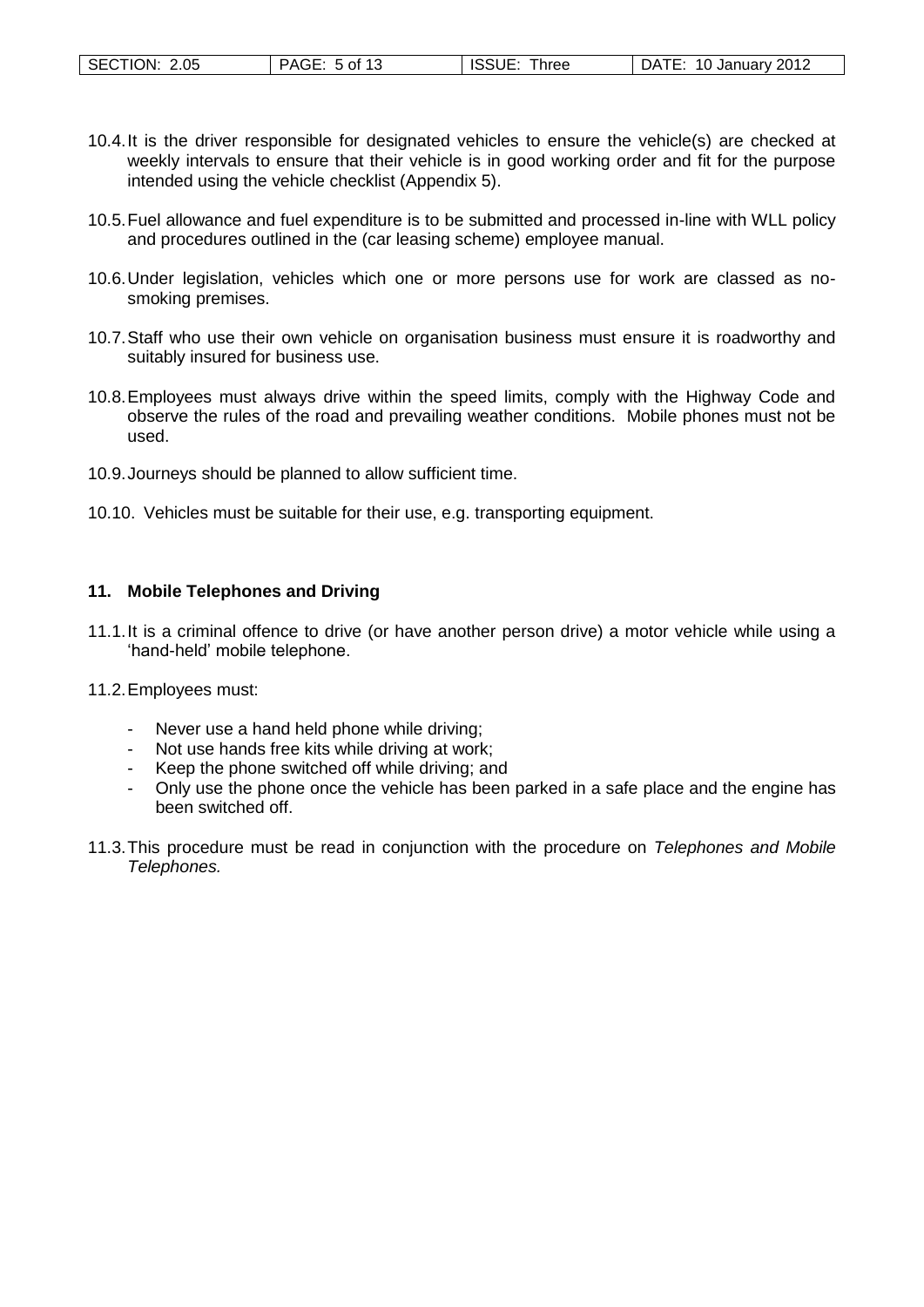| SECTION: 2.05 | <b>ISSUE</b> | 10 January 2012 |
|---------------|--------------|-----------------|
| PAGE: 6 of 13 | Three        | <b>DATE</b>     |

### **Appendix 1 – Form: H&S 5.22 (Van Daily Vehicle Checklist)**

| <b>Vehicle Registration No.</b> | <b>Operator</b> |  |
|---------------------------------|-----------------|--|
| <b>Odometer Reading</b>         | <b>Date</b>     |  |
| <b>Vehicle Make/Model</b>       |                 |  |

Item  $\checkmark$  = satisfactory/available OR  $X$  = defective/missing OR  $N/A$  = not applicable

### **EXTERNAL VEHICLE CONDITION**

| <b>Item</b>                                                 | $\checkmark$ X N/A $\checkmark$ Comment |
|-------------------------------------------------------------|-----------------------------------------|
| Condition of vehicle bodywork, windscreen, windows, lights  |                                         |
| Condition of windscreen wiper blades                        |                                         |
| Cleanliness of windscreen, windows, mirrors, lights, number |                                         |
| plate                                                       |                                         |
| Security of load, trailer, roof rack                        |                                         |
| Condition of tyres, tyre pressure, tyre wear, wheel nuts    |                                         |
| Availability of spare wheel & jack                          |                                         |

#### **FLUIDS**

| Item                  | X N/A | <b>Comment</b> |
|-----------------------|-------|----------------|
| Engine oil level      |       |                |
| Windscreen wash level |       |                |

### **VEHICLE INTERIOR AND EQUIPMENT**

| Item                               | $\checkmark$ X N/A Comment |
|------------------------------------|----------------------------|
| Condition & function of seat belts |                            |
| Head restraint adjustment          |                            |
| Mirror adjustment                  |                            |
| First aid kit                      |                            |
| Fire extinguisher                  |                            |
| Torch                              |                            |
| Warning triangle                   |                            |
| Vehicle handbook                   |                            |

#### **FUNCTION CHECKS BEFORE STARTING THE JOURNEY**

| Item                               | $\checkmark$ X N/A Comment |
|------------------------------------|----------------------------|
| Condition & function of seat belts |                            |
| Warning light                      |                            |
| All lights                         |                            |
| Horn                               |                            |
| Washers & wipers                   |                            |
| <b>Brake</b>                       |                            |
| Fuel                               |                            |

All the items above have been checked and any defects and omissions reported.

Driver's Signature: \_\_\_\_\_\_\_\_\_\_\_\_\_\_\_\_\_\_\_\_\_\_\_\_\_\_\_\_\_\_\_\_\_\_\_\_\_\_\_\_\_\_\_\_\_\_\_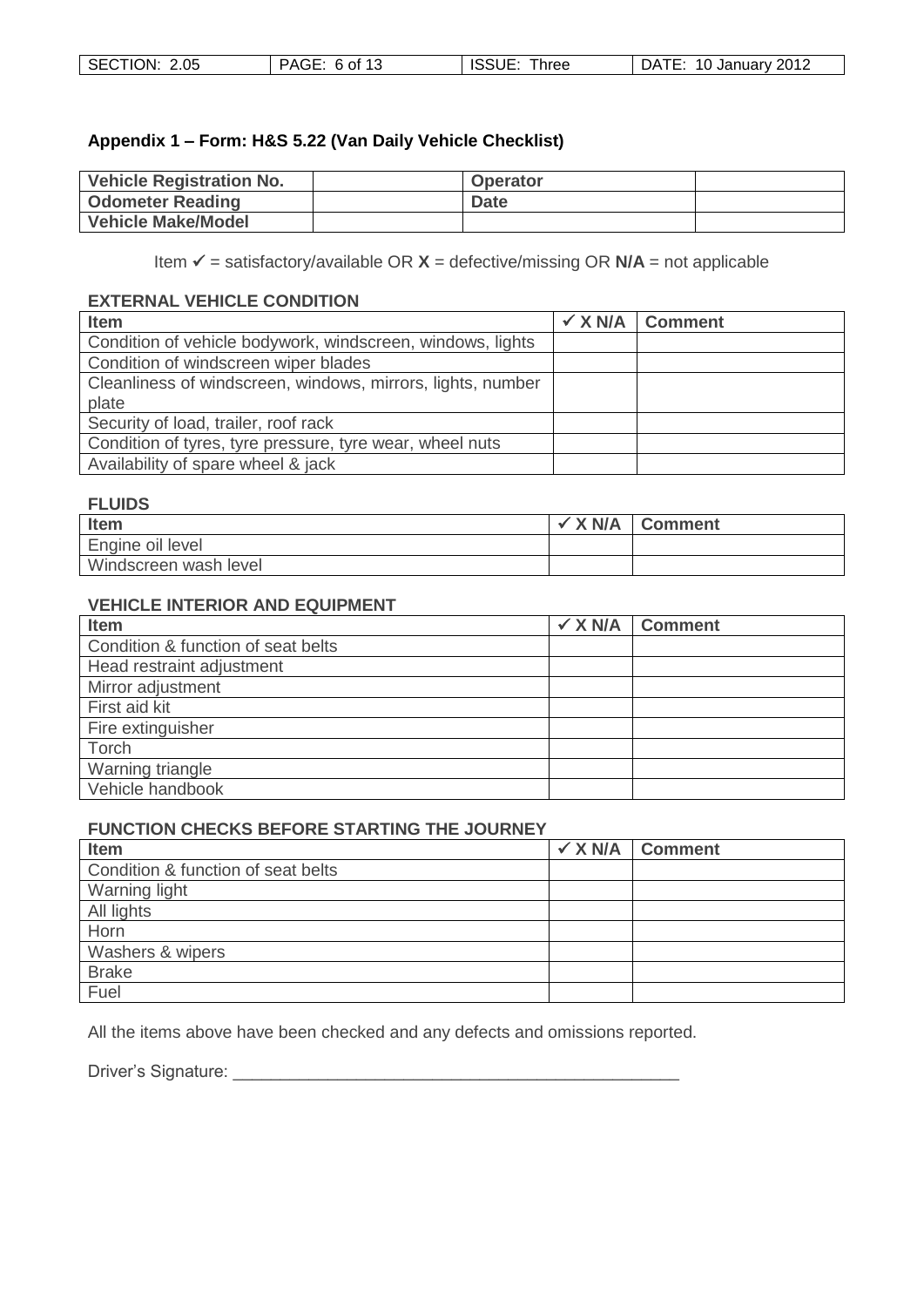| SECTION: 2.05 | PAGE:<br>- 1 2<br>7 of l | ISSUE<br>⊺hree | 10 January 2012<br>DATE: |
|---------------|--------------------------|----------------|--------------------------|
|---------------|--------------------------|----------------|--------------------------|

# **Appendix 2 – Form: H&S 5.23 (Van Monthly Vehicle Checklist)**

# **Pre-Use Daily Check Sheet**

Items to be checked by the driver before driving. Any defects should be reported as soon as possible.

Item  $\checkmark$  = satisfactory/available OR  $X$  = defective/missing OR  $N/A$  = not applicable

| <b>Trailer checks</b>                     | Serviceable or defect<br>$\checkmark$ or x | <b>Description of defect</b> |
|-------------------------------------------|--------------------------------------------|------------------------------|
| <b>Trailer connections</b>                |                                            |                              |
| Lights                                    |                                            |                              |
| <b>Tyres</b>                              |                                            |                              |
| <b>Tyre Pressure</b><br>(Record readings) |                                            |                              |
| Wheel nuts                                |                                            |                              |
| Safety cable                              |                                            |                              |
| Body work                                 |                                            |                              |
| Tow bar                                   |                                            |                              |

All the items above have been checked and any defects and omissions reported.

| <b>Drivers Name:</b> |
|----------------------|
| <b>Signature:</b>    |
| Date:                |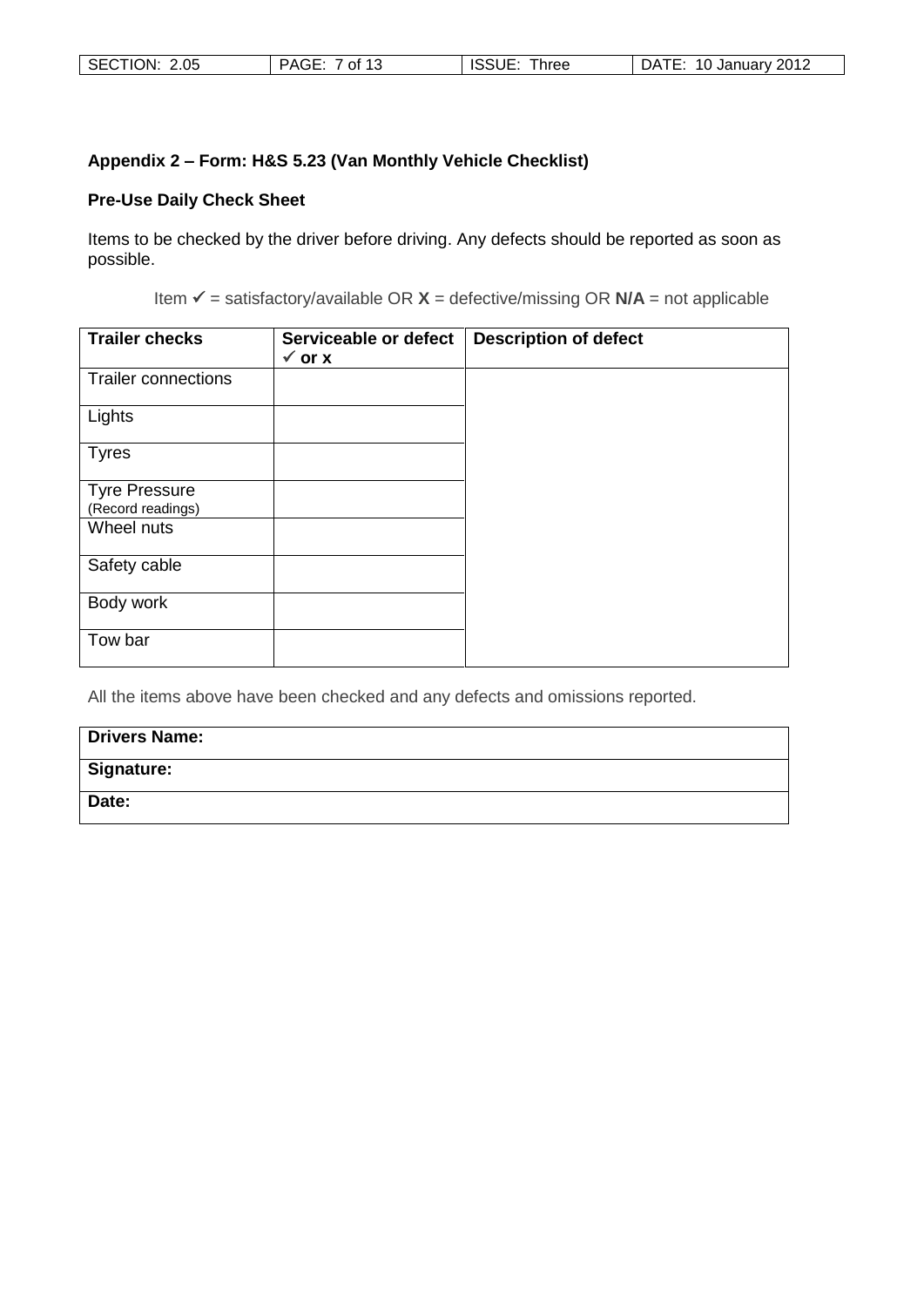#### **Appendix 3 - Petrol - small scale carriage and storage**

### **TRANSPORTING PETROL IN A WORK CONTEXT:**

The carriage of petrol by individuals in a vehicle in the course of a work-related activity is exempt from the general restrictions on the carriage of dangerous goods by road provided that the following provisions are complied with:-

- The total quantity of petrol transported must not exceed 333 litres;
- The fuel must be transported in individual containers that comply with the relevant United Nations Economic Commission for Europe ("UNECE") specifications and are marked with the UN number for petrol (UN1203);
- The containers must be stowed in the vehicle so as to avoid damage or loss from the vehicle;
- The vehicle driver must be given "general training" in accordance with UNECE specifications, which include how to respond in the event of an emergency;
- The vehicle must carry a 2kg fire extinguisher designed for tackling petrol-based fires.

Work related carriage is exempt for WLL as:

- Carriage is ancillary to our main activity.
- It will only be transported as a "small load"

The small load exemptions are applicable up to a total quantity of 333 litres (if other dangerous goods are carried the aggregation rules must be applied). The containers must be UN approved and properly labelled. Typical 5 litre containers purchased from car accessory shops and garages may not be so approved.

A typical case would be the carriage of two or three jerry cans in a van. Providing those cans are UN approved, marked UN 1203 and labelled with the flammable diamond, the only requirements are

- Driver training in accordance with ADR 1.3
- Carry 2 kg fire extinguisher
- Stow the jerry cans correctly to avoid damage or loss from the vehicle

Note: a typical steel jerry can might be marked  $\binom{1}{1}$ 3A1/Y/170/\*\*/GB/\*\*\*\*

\*\* is the year of manufacture and \*\*\*\* the packaging certificate number.

In this case no density figure is give after the "Y" which means it is suitable only for liquids with relative density ≤ 1.2 (petrol is typically 0.8 or less)

#### **STORING PETROL IN A BUILDING:**

Up to 275 litres of petrol may be kept in one storage place, without having to notify the local authority.

 Any quantity of petrol stored in a fuel tank in a vehicle stored in the same place will be included in the volume of petrol kept in the storage place;

Petrol may not be kept in metal containers (other than fuel tanks connected to the engines they serve) that exceed 10 litres in capacity.

If the petrol storage facility is within 6 metres of any building, the quantity of petrol stored may not exceed two 10 litre metal containers (plus any connected fuel tank) unless notice has been given to the local authority.

If the petrol storage facility is connected to a dwelling place, or other building where people assemble, with an interconnecting door then the quantity of petrol stored may not exceed two 10 litre metal containers and the connecting door should be self-closing and fire-resistant.

Source: HSE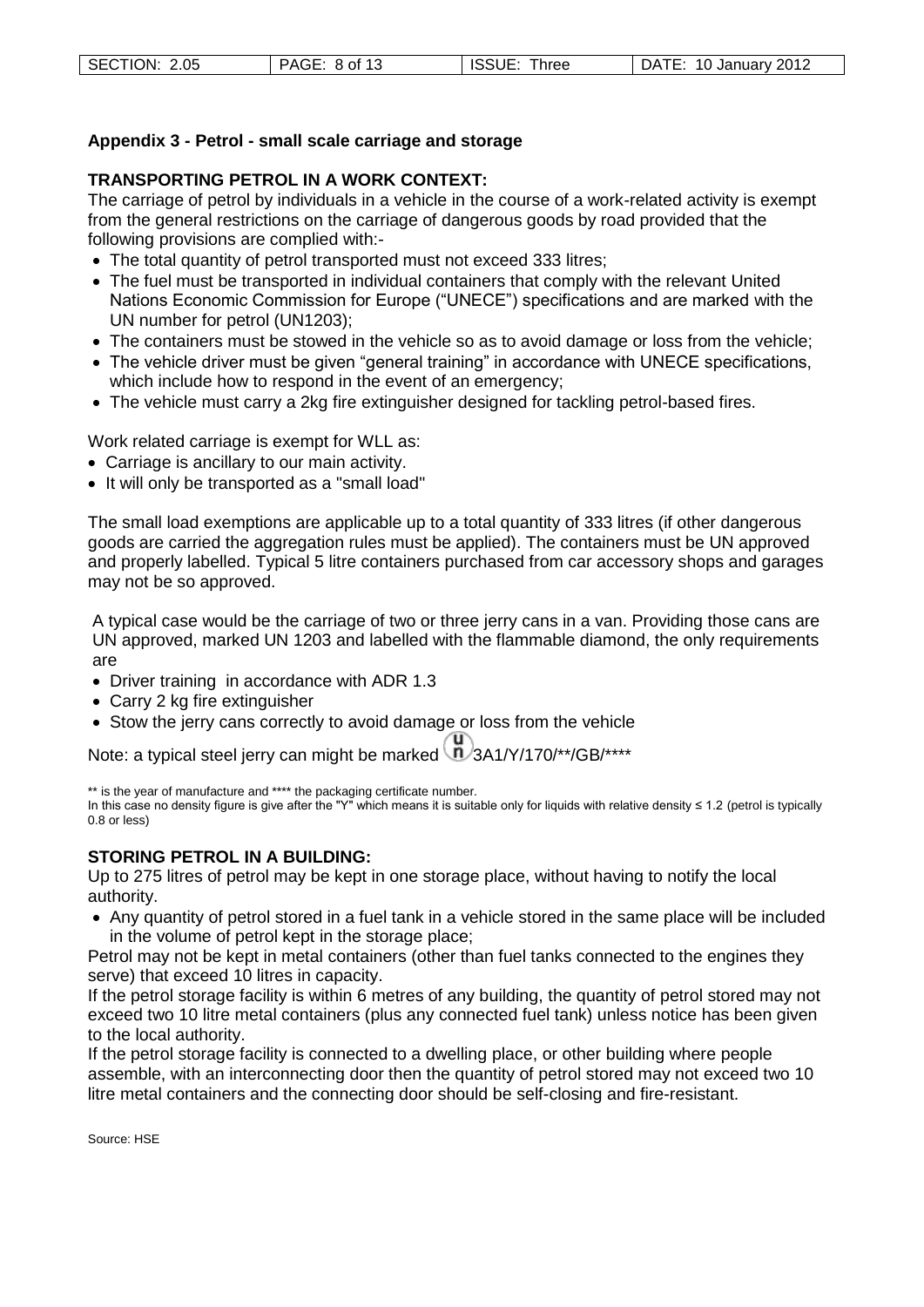| <b>SECTIC</b><br>2.05<br>.ON: | of 13<br><b>DAGI</b><br>סטו | ⊟ ISS∪∟.<br>hree | 2012<br>10<br>January <sup>2</sup><br>۱Δ<br>$\overline{\phantom{a}}$<br>ىر |
|-------------------------------|-----------------------------|------------------|----------------------------------------------------------------------------|

# **Appendix 4 – Form: H&S 5.28 – Fuel Record Sheet**

| <b>Date</b>                        |  |  |
|------------------------------------|--|--|
| <b>Facility</b>                    |  |  |
| Amount of Fuel<br><b>Purchased</b> |  |  |
| Cost                               |  |  |

| <b>Date</b>                        |  |  |
|------------------------------------|--|--|
| <b>Facility</b>                    |  |  |
| Amount of Fuel<br><b>Purchased</b> |  |  |
| <b>Cost</b>                        |  |  |

| <b>Date</b>                        |  |  |
|------------------------------------|--|--|
| <b>Facility</b>                    |  |  |
| Amount of Fuel<br><b>Purchased</b> |  |  |
| Cost                               |  |  |

| <b>Date</b>                        |  |  |
|------------------------------------|--|--|
| <b>Facility</b>                    |  |  |
| Amount of Fuel<br><b>Purchased</b> |  |  |
| $\overline{\text{Cost}}$           |  |  |

| <b>Date</b>                        |  |  |
|------------------------------------|--|--|
| <b>Facility</b>                    |  |  |
| Amount of Fuel<br><b>Purchased</b> |  |  |
| <b>Cost</b>                        |  |  |

| <b>Date</b>                        |  |  |
|------------------------------------|--|--|
| <b>Facility</b>                    |  |  |
| Amount of Fuel<br><b>Purchased</b> |  |  |
| <b>Cost</b>                        |  |  |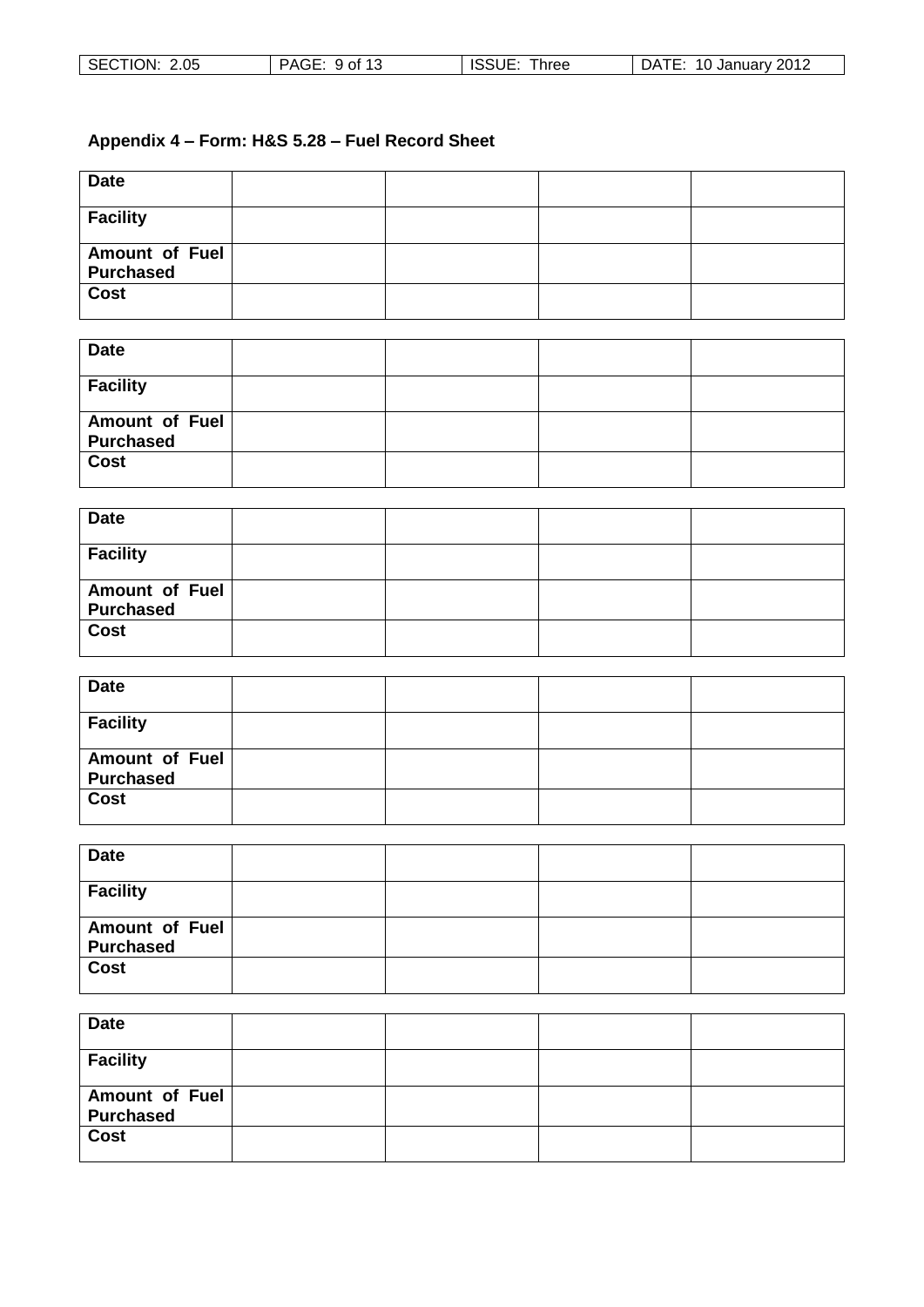#### **Appendix 5 – Form: H&S 5.27 (Personal and Leased Vehicle Weekly Checklist)**

| <b>Vehicle Registration No.</b> | <b>Operator</b> |  |
|---------------------------------|-----------------|--|
| <b>Odometer Reading</b>         | <b>Date</b>     |  |
| Vehicle Make/Model              |                 |  |

Item  $\checkmark$  = satisfactory/available OR  $X$  = defective/missing OR  $N/A$  = not applicable

#### **EXTERNAL VEHICLE CONDITION**

| <b>Item</b>                                                 | $\checkmark$ X N/A | <b>Comment</b> |
|-------------------------------------------------------------|--------------------|----------------|
| Condition of vehicle bodywork, windscreen, windows, lights  |                    |                |
| Condition of windscreen wiper blades                        |                    |                |
| Cleanliness of windscreen, windows, mirrors, lights, number |                    |                |
| plate                                                       |                    |                |
| Security of load, trailer, roof rack                        |                    |                |
| Condition of tyres, tyre pressure, tyre wear, wheel nuts    |                    |                |
| Availability of spare wheel & jack                          |                    |                |
| Coolant level                                               |                    |                |
| Brake/clutch fluid                                          |                    |                |
| Power steering fluid                                        |                    |                |
| Condition of battery                                        |                    |                |

### **FLUIDS**

| <b>Item</b>           | X <sub>N/A</sub> | <b>Comment</b> |
|-----------------------|------------------|----------------|
| Engine oil level      |                  |                |
| Windscreen wash level |                  |                |

#### **VEHICLE INTERIOR AND EQUIPMENT**

| Item                               | $\checkmark$ X N/A | <b>Comment</b> |
|------------------------------------|--------------------|----------------|
| Condition & function of seat belts |                    |                |
| Head restraint adjustment          |                    |                |
| Mirror adjustment                  |                    |                |
| First aid kit                      |                    |                |
| Fire extinguisher                  |                    |                |
| Torch                              |                    |                |
| Warning triangle                   |                    |                |
| Vehicle handbook                   |                    |                |
| Tax disk                           |                    |                |

#### **FUNCTION CHECKS BEFORE STARTING THE JOURNEY**

| Item                               | $\checkmark$ X N/A Comment |
|------------------------------------|----------------------------|
| Condition & function of seat belts |                            |
| Warning light                      |                            |
| All lights                         |                            |
| Horn                               |                            |
| Washers & wipers                   |                            |
| <b>Brake</b>                       |                            |
| Fuel                               |                            |

All the items above have been checked and any defects and omissions reported.

Driver's Signature: \_\_\_\_\_\_\_\_\_\_\_\_\_\_\_\_\_\_\_\_\_\_\_\_\_\_\_\_\_\_\_\_\_\_\_\_\_\_\_\_\_\_\_\_\_\_\_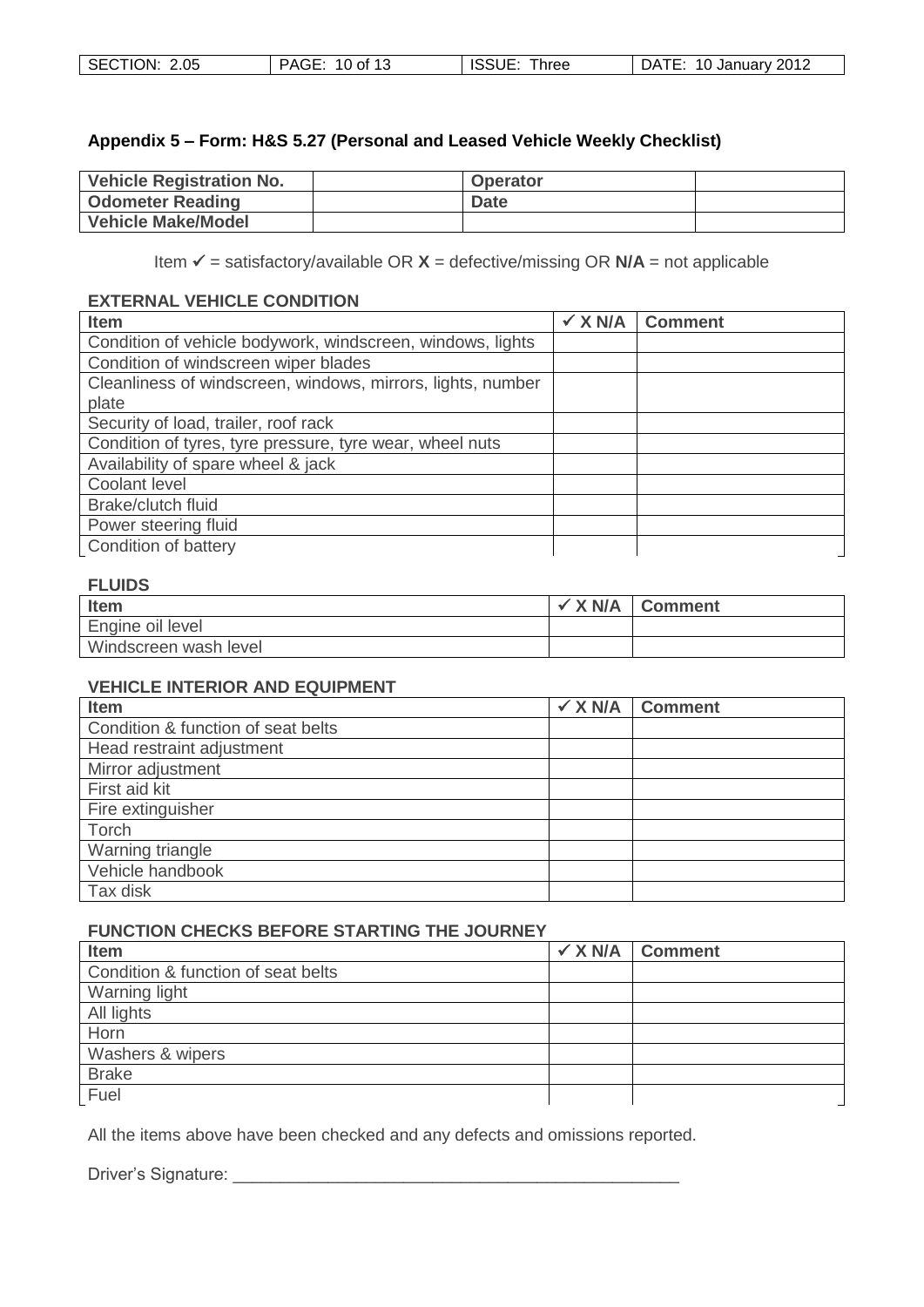| SECTION: 2.05 | PAGE: 11 of 13 | <b>ISSUE</b><br>Three | 10 January 2012<br>DATE: |
|---------------|----------------|-----------------------|--------------------------|
|---------------|----------------|-----------------------|--------------------------|

## **Appendix 6 – Form: H&S 5.24 (Trailer Pre-Use Checklist)**

# **Pre-Use Daily Check Sheet**

Items to be checked by the driver before driving. Any defects should be reported as soon as possible.

Item  $\checkmark$  = satisfactory/available OR  $X$  = defective/missing OR  $N/A$  = not applicable

| <b>Trailer checks</b>                     | Serviceable or defect<br>$\checkmark$ or x | <b>Description of defect</b> |
|-------------------------------------------|--------------------------------------------|------------------------------|
| <b>Trailer connections</b>                |                                            |                              |
| Lights                                    |                                            |                              |
| <b>Tyres</b>                              |                                            |                              |
| <b>Tyre Pressure</b><br>(Record readings) |                                            |                              |
| Wheel nuts                                |                                            |                              |
| Safety cable                              |                                            |                              |
| Body work                                 |                                            |                              |
| Tow bar                                   |                                            |                              |

All the items above have been checked and any defects and omissions reported.

| <b>Drivers Name:</b> |
|----------------------|
| <b>Signature:</b>    |
| Date:                |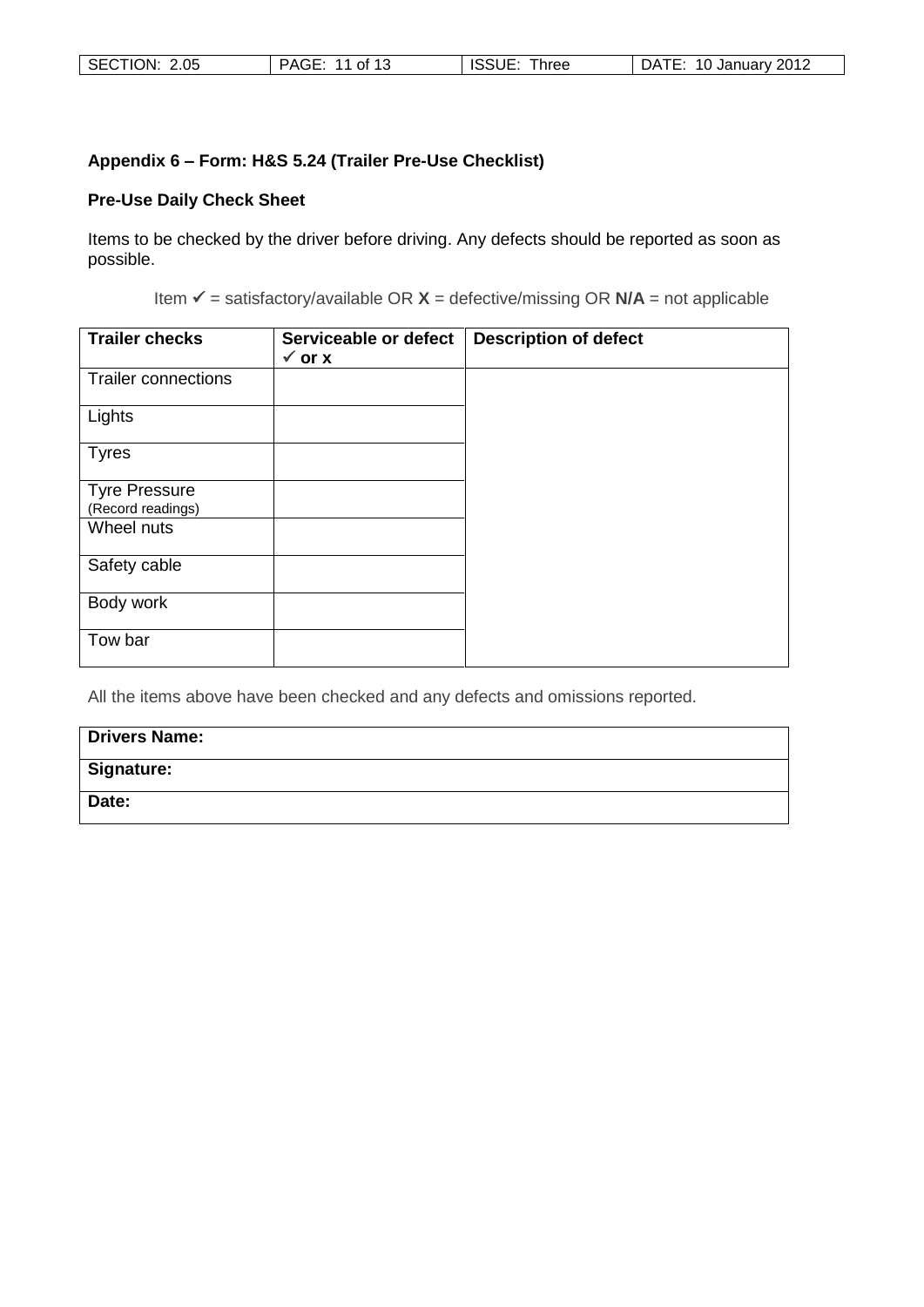| SECTION: 2.05<br>PAGE: 12 of 13 | ISSUE: Three | DATE: 10 January 2012 |
|---------------------------------|--------------|-----------------------|
|---------------------------------|--------------|-----------------------|

# **Appendix 7 – Form: H&S 5.25 (Garden Tractor Vehicle Pre-Use Checklist)**

| <b>Vehicle Registration No.</b> | <b>Make/Model</b><br>Vehicle |  |
|---------------------------------|------------------------------|--|

#### **EXTERNAL VEHICLE CONDITION**

Item  $\checkmark$  = satisfactory/available OR  $X$  = defective/missing OR  $N/A$  = not applicable

| <b>Date</b>                                                          |                                                                               |  |  |  |  |
|----------------------------------------------------------------------|-------------------------------------------------------------------------------|--|--|--|--|
| Time Vehicle used: from and to                                       |                                                                               |  |  |  |  |
| <b>Condition Of Vehicle Bodywork</b>                                 |                                                                               |  |  |  |  |
| <b>Check Tyres</b>                                                   |                                                                               |  |  |  |  |
| <b>Check Brushes And Lifting Gear</b>                                |                                                                               |  |  |  |  |
| <b>Check Plough</b>                                                  |                                                                               |  |  |  |  |
| <b>Check Tractor Is Clean</b>                                        |                                                                               |  |  |  |  |
| <b>Check Lights</b>                                                  |                                                                               |  |  |  |  |
| <b>Check Control Panel</b><br>(All Lights Indicate Normal Operation) |                                                                               |  |  |  |  |
|                                                                      | All the items above have been checked and any defects and omissions reported. |  |  |  |  |
| <b>Driver's Name</b>                                                 |                                                                               |  |  |  |  |
| <b>Drivers Signature</b>                                             |                                                                               |  |  |  |  |